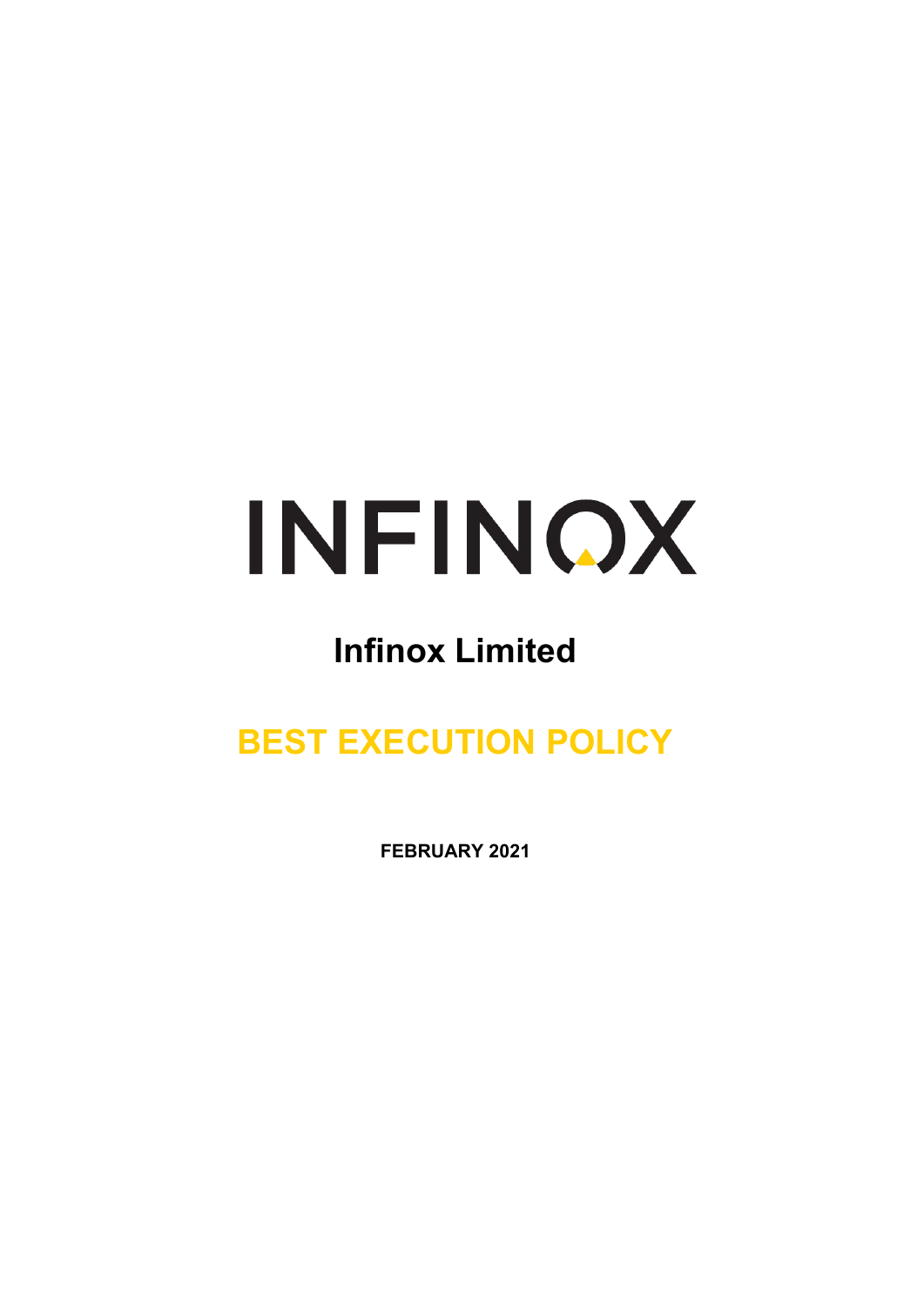

# **CONTENTS**

| 1. |                                                       |  |
|----|-------------------------------------------------------|--|
| 2. |                                                       |  |
| 3. |                                                       |  |
| 4. |                                                       |  |
| 5. |                                                       |  |
| 6. |                                                       |  |
| 7. |                                                       |  |
| 8. | SIZE, NATURE AND CHARACTERISTIC OF THE ORDER 6        |  |
| 9. |                                                       |  |
|    |                                                       |  |
|    |                                                       |  |
|    |                                                       |  |
|    |                                                       |  |
|    |                                                       |  |
|    |                                                       |  |
|    |                                                       |  |
|    |                                                       |  |
|    |                                                       |  |
|    |                                                       |  |
|    |                                                       |  |
|    | 21. EXEMPTIONS FROM THE PROVISION OF BEST EXECUTION 8 |  |
|    |                                                       |  |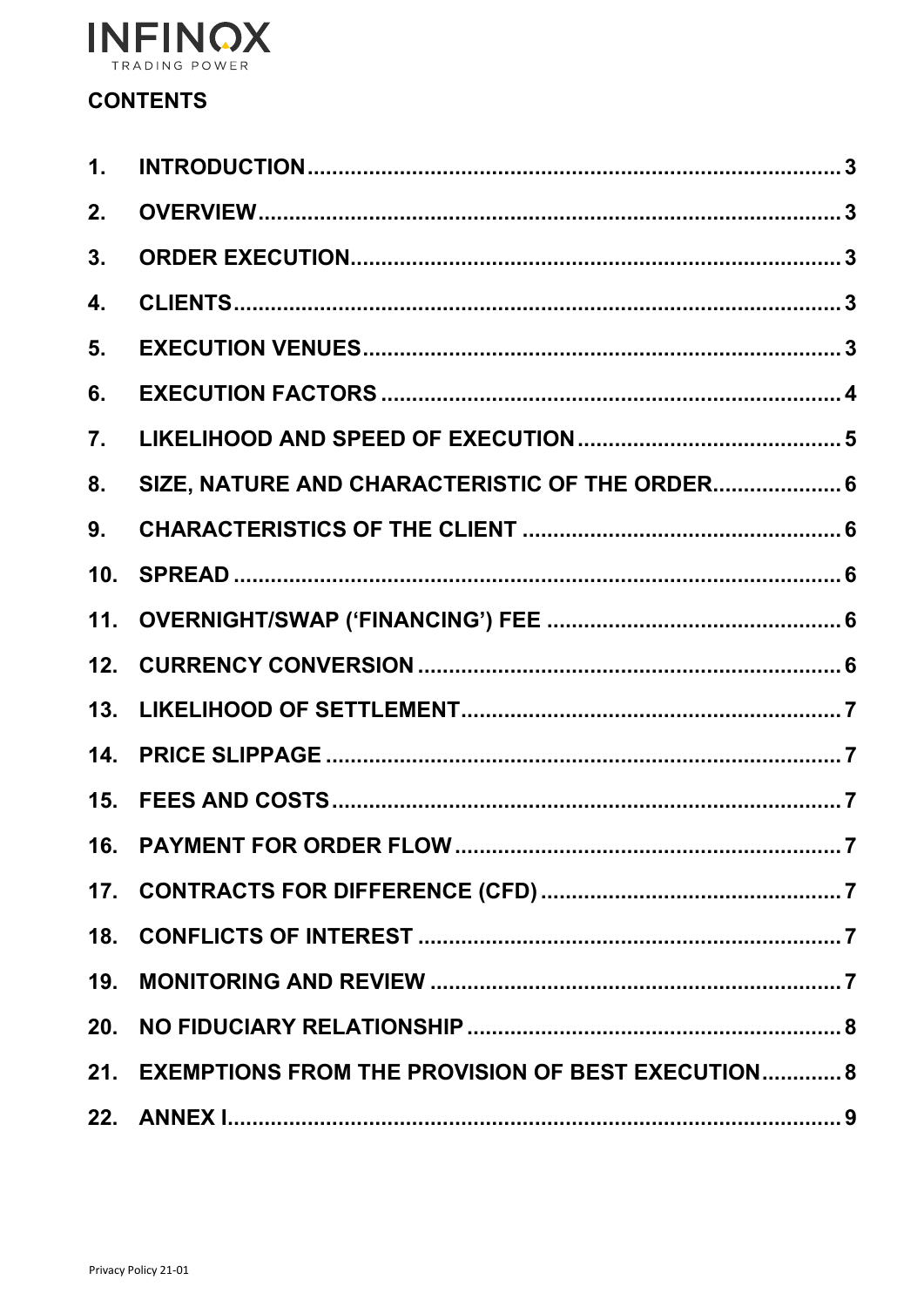

# **1. INTRODUCTION**

- <span id="page-2-0"></span>1.1 This Best Execution Policy (the "Policy") summarizes the process of how INFINOX Limited ("INFINOX"), takes steps to achieve the best possible result (or "best execution") for its Clients, when executing Clients' orders by receiving and transmitting Client's orders for execution on the trading venues. This Policy should be read in conjunction with the terms of INFINOX's ClientAgreement.
- 1.2 The regulation that applies to the firm and which relate to achieving the best possible result on behalf of our Clients when transmitting orders to our liquidity providers for execution, is the Financial Securities Commission's ("FSC") rules.
- 1.3 This Policy forms part of our Client Agreement (which is also available on our website). Therefore, by entering into an agreement with INFINOX, you are also agreeing to the terms of this Policy.

# **2. OVERVIEW**

- <span id="page-2-1"></span>2.1 Orders are executed exclusively via a bilateral transaction with us. We are the counterparty to all transactions and we will act as principal and not as agent on your behalf. All transactions willbe entered into on a principal-to-principal and nonadvisedbasis.
- 2.2 Your order will be created on INFINOX's MT4 or MT5 trading platform. When providing a brokerage service to you in relation to financial securities (as set out in Annex 1), INFINOX will take reasonable steps to achieve the best overall trading result for you. This means that the Firm will aim to provide "best execution" subject to and taking into account the nature of your orders, your order size, speed and likelihood of execution of settlement, the prices available to the Firm in the market, the nature ofthe market in question and a reasonable assessment of the sometimes overlapping and conflicting execution factors (which are detailed in section 9).
- 2.3 INFINOX's intention is, so far as possible, to exercise consistent standards and operate the same processes across all markets, Clients and financial instruments in which INFINOX operates.
- 2.4 INFINOX also intends to provide you and other market participants with access to (where possible) tradable prices on a non-discriminatory basis. However, the diversity in those markets and instruments, and the kind of orders that you may place, mean that different factors will have to be taken into account in relation to any particular transaction.

### **3. ORDER EXECUTION**

- <span id="page-2-2"></span>3.1 You will enter into transactions with us as principal unless otherwise agreed in writing by us and as alreadystated, INFINOX is the counterparty to all transactions executed using the services. Transactions are performed by us on the receipt of instructions from you and on an 'execution-only' basis.
- 3.2 At our sole discretion, we may choose to execute a transaction on our own account to reflect any particular or residual Market position accruing as a result of your trading. Even where such a transaction may be related to your particulartrade, at no timewillwebeactingasyouragentorowe you a fiduciary duty over and above the specific regulatory obligations placed upon us or as may be otherwise contracted between us.
- 3.3 In providing you with financialproducts and services, we, as your counterparty, act as a principalonly and represent the sole execution venue to which you have access and only at a price set by us. Orders are executed on an 'over the counter' (OTC) basis rather than on an exchange or other regulated market.

# **4. CLIENTS**

- <span id="page-2-3"></span>4.1 INFINOXdealswithRetailand Corporate Clients as described by the guidelines of theFSC.
- 4.2 Our best execution practice applies to Retail Clients. With regards to Corporate Clients INFINOX applies the following four-fold cumulative test, from the starting point of Corporate Clients not relying on INFINOX to achieve best execution, to determine whether we owe best execution duty:
	- 4.2.1 Which party initiates the transaction;
	- 4.2.2 Market practice and convention to 'shop around';
	- 4.2.3 Relative levels of price transparency within the relevant market; and
	- 4.2.4 Information provided by INFINOX and any agreementreached.

### **5. EXECUTION VENUES**

- <span id="page-2-4"></span>5.1 INFINOX receives price feeds from liquidity providers. Having multiple liquidity providers is important especially during abnormal market conditions, such as at times of extreme volatility as the firm is still able to provide its Clients with competitive prices. INFINOX has elected to appoint various liquidity providers. They are also our technology providers.
- 5.2 INFINOX has identified liquidity providers which it believes offer the best prospects for achieving the best possible results for you, taking into account the execution factors detailed below. One of our liquidity providers has common shareholdings with INFINOX, which has been identified to be a conflict of interest. However, this conflict is carefully managed by INFINOX through its best execution policy.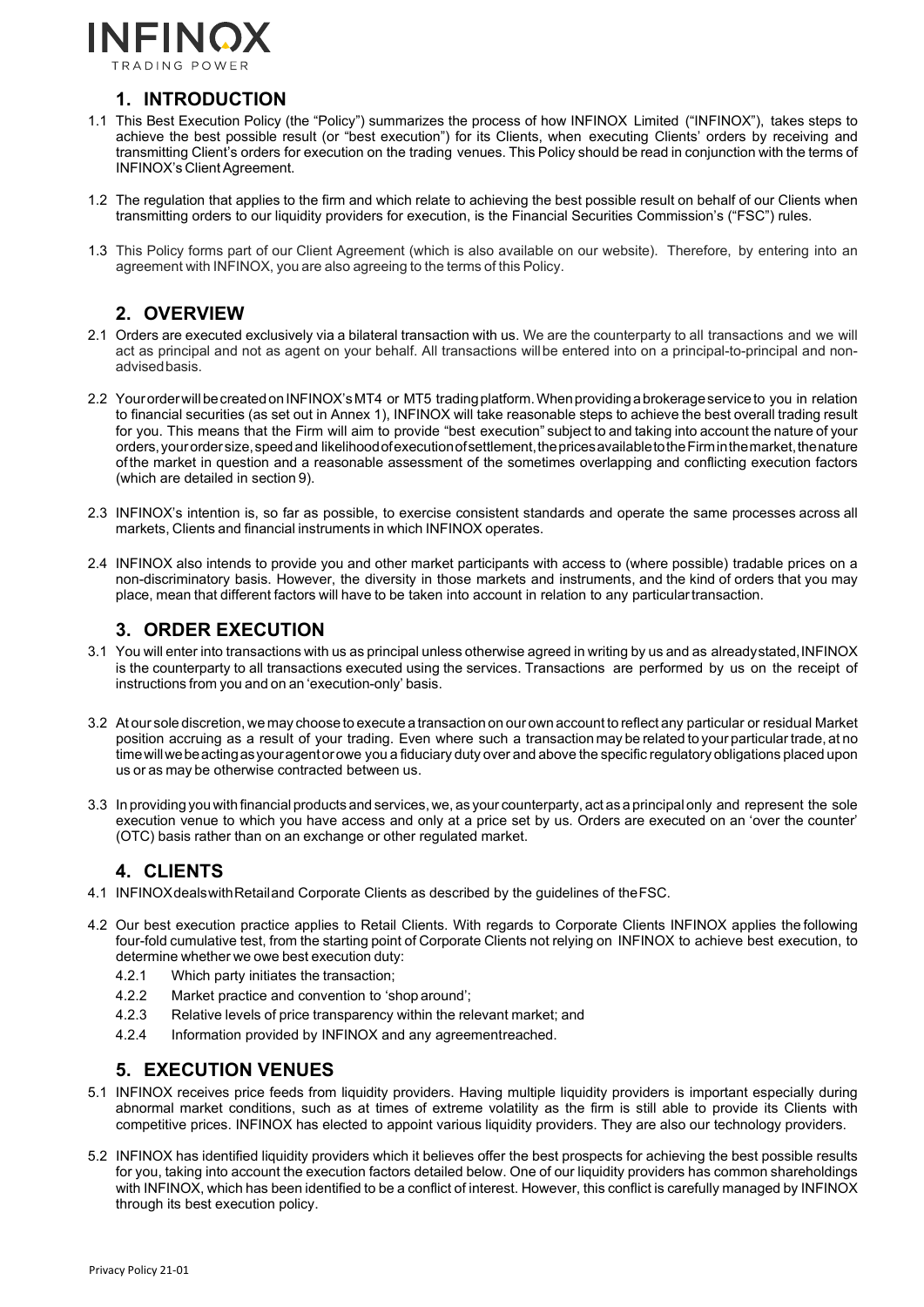

- 5.3 When selecting a liquidity provider, INFINOX will take reasonable measures to ensure that the selection obtains the best possible trading result for its Clients. In selecting, INFINOX has considered the Client categorizations already under the scope of venue and the following factors:
	- 5.3.1 the nature of transactions that they undertake;
	- 5.3.2 whether they are established firms;
	- 5.3.3 whether they are authorized by a recognized regulatory body;
	- 5.3.4 whether systems and measures are in place to manage, identify and mitigate any potential risks;
	- 5.3.5 their reputation in the market;
	- 5.3.6 their financial standing and credit rating;
	- 5.3.7 the quality of their compliance and risk management policies and processes;
	- 5.3.8 proven track record in the relevant (OTC, regulated or MTF) market;
	- 5.3.9 are compliant and have not had any relevant regulatory filings against them; and 5.3.10 have completed a due diliquence questionnaire and provided necessary due diliquent
	- have completed a due diligence questionnaire and provided necessary due diligence records and verification documentation.
- 5.4 Selection criteria is also subject to the followingfactors:
	- 5.4.1 In the markets in which INFINOX operates, INFINOX can give Clients visibility to only the prices that have been communicated to the firm by the liquidity providers;
	- 5.4.2 INFINOXwill beabletoprovidetheBidandAsk prices (viatheplatforms andsubjectto the other matters referred to below);
	- 5.4.3 Time availability of prices and where there has been latency of price feeds in many markets there are lulls and spikes in trading as negotiations align trading interests at different times and different parts of the curve, accordingly the last price may not always be available or act as a reliable indicator of current price;
	- 5.4.4 The steps taken by the liquidity providers to ensure prices offered are met and under what circumstances (if any) there has been failure;
	- 5.4.5 The proportion of trades that are executed at the bid/offer quoted and how they measure this;
	- 5.4.6 How the firm assesses whether it provides sufficient liquidity for each instrument;
	- 5.4.7 INFINOX cannot allow Clients to trade in a market unless it is reasonably satisfied that the Client's trade orders will be capable of beingexecuted;
	- 5.4.8 Fees may vary between Clients, based on agreements and levels of activity.

# **6. EXECUTION FACTORS**

- <span id="page-3-0"></span>6.1 Theliquidityproviderswillexercisetheirowndiscretionindeterminingthefactorsthattheyneedto take into account for the purpose of providing you with the best possible result.
- 6.2 TheseexecutionfactorsinthemarketsinwhichINFINOXoperateshavebeenlistedandwillinclude,but are not restricted to;
- 6.3 Price and costs of execution:

#### **Prices and cost of execution are given very high importance in relation to the operation of our Platforms and the execution of your orders.**

- 6.3.1 The automated system will seek out the best overall outcome for the transaction. The firm's priceforagivenCFDis derived through reference to the price of the relevant underlying financial instrument, which the firm obtains from its third-partyliquidityproviders,sothatatanypointin time the prices are accurate and competitive. To this price may be added INFINOX's spread and fees so the price may differ from the exchange or Market Makers quotes on the underlying instrument, however INFINOX will seek out the best possible price on the Underlying Asset.
- 6.3.2 The firm will not quote any price outside the market's operation time. The prices generated electronically on our platforms are provided by our liquidity providers who aggregate and provide the market data, consequently the prices you may see on our trading platforms might not be the same as the prices you see on platforms available in the market. INFINOX shall determine, at its discretion the prices that are executable and appear through the trading platforms.TheClient accepts that he/she shall disregard any bid/or ask prices quoted by a financial product provider other than INFINOX.
- 6.3.3 Our platforms will generate prices continuously but there may be instances where this may notbepossible.Internet, connectivity delays, and price feed errors sometimes create a situation where the price displayed on the trading Platforms do not accurately reflect the Market rates. For example, technical difficulties could be encountered in connectionwiththetradingPlatforms which could involve instances of poortelecommunication/internet connectivity, system errors, system outages, malfunction, software erosion, hardware damage, severe volatility and/or illiquidityand/orotherfactors. Thereare alsootherfactors thatmay affectthepriceofthe CFD's underlying financial instruments/productsfromwhichthefirmderivesitsprices.Suchdifficulties could lead to possible economic and/or data loss.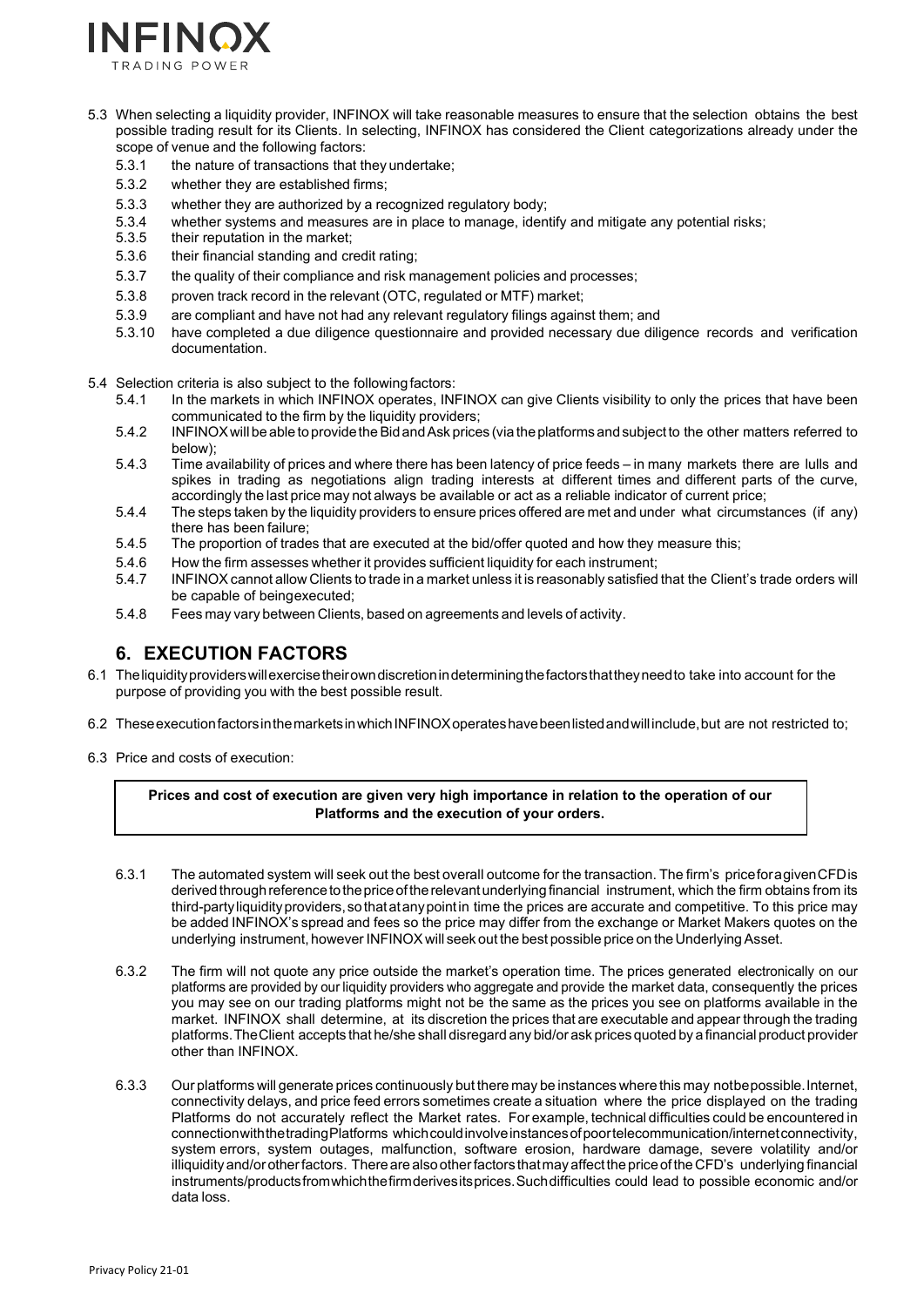

- 6.3.4 The above technical difficulties may also cause prices to change between the time an order is placed and the time the order is executed. In general, if such a change occurs, the order will be executed depending on the trading platform and account type specifications.
- 6.3.5 INFINOXfurtherreserves the right, in its sole discretion to unwind an executed trade or adjust the price of executed trades (including trades that have been confirmed or settled) to afair Market price if the trade was mispriced because of technical difficulties with the trading Platforms.
- 6.3.6 It should be noted that the price at which a trade is executed may vary significantly from the originalrequestedprice during abnormal market conditions, this may occur for example during the following scenarios:
	- i. During market opening;
	- i. During significant news or political events such aselections;
	- ii. Duringvolatilemarketswherethepricesmaymovesignificantlyupordownandaway from declared price;
	- iii. Where there is rapid price movement, if the price rises or falls in one trading session to such an extent that under the rules of the relevant exchange, trading is required to be suspended or restricted;
	- iv. Ifthereisinsufficientliquidityfortheexecutionofthespecificvolumeatthedeclared price.
- 6.3.7 Where a "ManifestError" has occurred, which means a manifest or obvious misquote by us, orany Market, Liquidity Provider or official price source on which we have relied in connection with any transaction, having regard to the current market conditions at thetime an order was placedasdeterminedbyus. Whendeterminingwhetherasituation amounts to a Manifest Error, we may take into account any information in our possession, including information concerning all relevant Market conditions and any error in, or lack of clarity of, any information source or announcement.
- 6.3.8 Wewill,whenmakingadeterminationastowhetherasituationamountstoaManifestError, act fairly towards you but the fact that you may have entered into, or refrained from entering into, a corresponding financial commitment, contract or Transaction in reliance on an order placed with us (or that you have suffered or may suffer any loss) will not be taken into account by us in determining whether there has been a Manifest Error.
- 6.3.9 In respect of any Manifest Error, we may (but will not be obliged to):
	- a) Amend the details of each affected transaction to reflect what we in our sole and absolute discretion consider to be the correct or fair terms of such transaction absent such Manifest Error; or
	- b) Declare any or all affected Transactions void, in which case all such transactions will be deemed not to have been entered into.
- 6.3.10 It must be noted that INFINOX will not be liable to you for any loss (including any incidental, indirect or consequential loss) you or any other person may suffer or incur as a result of or in connection with any Manifest Error (including any Manifest Error by us) or our decision to maintain, amend or declare void any affected transaction,excepttotheextentthatsuchManifest Error resulted from our own wilful default or fraud, as determined by a competent court in a final, non-appealable judgment
- 6.3.11 It is possible for price slippage to occur if at the time of your order the specific price requested is not available and therefore the order will be executed close to or a number of pips away from the requested price. For further details please see section 6 below.
- 6.3.12 INFINOX is determined and strived to always provide the best possible price to its Clients irrespectiveoftheorder type and makes every effort and necessary arrangement to do so.

# <span id="page-4-0"></span>**7. LIKELIHOOD AND SPEED OF EXECUTION**

**The likelihood and speed of execution are given very high importance in relation to the operation of our Platforms and the execution of your orders.**

- 7.1. Through the use of our automated trading platforms, orders will be executed automatically and promptly. It is possible for price slippage to occur (please refer to section 6 for more details).
- 7.2. The firm relies on third party liquidity providers for prices and available volume, therefore execution of Clients' orders will depend on the pricing and available liquidity of the liquidity providers.
- 7.3. WhenaClientplacesanorder,theorderistransmittedwithoutmanualinterventionbythefirm.There mayberareandexceptional circumstancesbeyondourcontrol,forexamplepowercutsorfailuresor network connection or electricity failures, which may lead to the requirement for manual intervention by the firm. We believe this to be an unlikely and rare event, however this is further explained in the Client Agreement.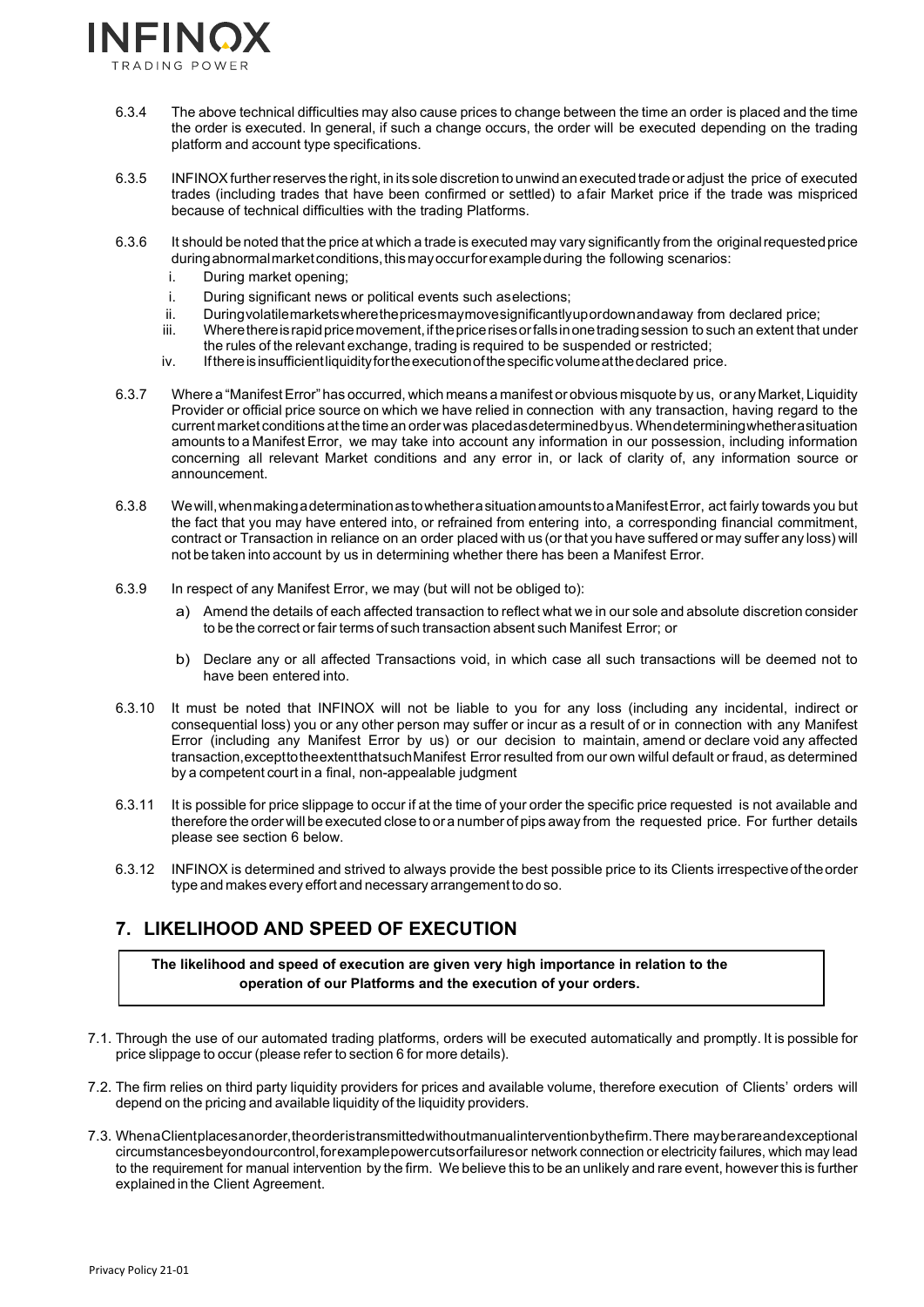

- 7.4. INFINOX reserves the right to decline any verbal instruction in cases where its telephone recording system is not operational, or in cases where we are not satisfied of your identity, or in cases where the transaction is complicated or in cases where the quality of the line is poor. We further reserve the right to ask you to give instructions regarding your transactions by other means that wedeem to be appropriate.
- 7.5. INFINOXbearsnoresponsibilityforanylossthatariseasaresultofdelayedorunreceivedcommunication sent to Clients.

# <span id="page-5-0"></span>**8. SIZE, NATURE AND CHARACTERISTIC OF THE ORDER**

**The size, nature and characteristic of the order are given very high importance in relation to the operation of our Platforms and the execution of your orders.**

- 8.1. Atypical transaction consists of a currency trade in onelot orless, hence will be highly liquid.Some liquidity providers will not cover all instruments and in some cases the nature of the order will determine the selection of liquidity provider.
- 8.2. INFINOX reserves the right to place a cap on the number of trades and or limit on the total net position value per profile for a specific instrument. In such an event, the firm will undertake all possible efforts to notify Clients prior to such an event.
- 8.3. The Client should bear in mind that in terms of volume, financial instruments traded through the tradingplatforms,are measuredinlotsandtheminimumvolumeofatradeisavailableonourwebsite.

# **9. CHARACTERISTICS OF THE CLIENT**

- <span id="page-5-1"></span>9.1 Our Client base will mainly be Retail Clients although we will also deal with Sophisticated and Professional Investors.
- 9.2 INFINOX is aware that Retail Clients are afforded the highest protections and will place greater emphasis on any obligations owed to them.

### <span id="page-5-2"></span>**10.SPREAD**

**The size, nature and characteristic of the order are given very high importance in relation to the operation of our Platforms and the execution of your orders.**

- 10.1. INFINOX applies balanced and consistent mark-ups to raw spreads (where applicable) to ensure our average spreads are highly competitive within the marketplace. During liquid trading hours (for example, the EU/US trading session) our spreads are lower (also referred to as "tighter") compared to our average daily spread displayed on our website. INFINOX can provide you with continuous (in milliseconds) price presentation of the flow of the bid/ask prices and combined with times of high liquidity, our prices are complemented such that your trades are able to be executed at the best available prices.
- 10.2. Details of our Spreads are provided on our website but most importantly on the MetaTrader 4 platform. Though INFINOX attempts to provide competitive spreads during all trading hours, Clients should note that these may vary and are susceptible to underlying market conditions.
- 10.3. Please note that the details provided on the spreads, which are available on our website, is for indicative purposes only. Clients are advised to check important news announcements and be aware of Client communications sent by INFINOX alerting Clients to upcoming events that may have a potential impact on market volatility and liquidity which may result in the widening of spreads, amongst other impacts.

# **11.OVERNIGHT/SWAP ('FINANCING') FEE**

- <span id="page-5-3"></span>11.1. In the case of overnight/swap fees, the value of opened positions in some types of financial instruments is increased or reduced by a daily financing fee 'swap' throughout the life of the trade.
- 11.2. The financing fees are based on prevailing market interest rates, details of daily financing/overnight fees applied, are available on our website.

# **12.CURRENCY CONVERSION**

<span id="page-5-4"></span>12.1. Any currency conversion calculations are provided by the firm to the Client in the currency in which the trading account is denominatedandthecurrencyoftherelevantCFD,usingthecross-spotrate. Example:

> Client X has an Account that is denominated in EUR currency. Client X trades GBP/JPY (Base currency being GBP with variable currency being JPY). In this instance, the firm's trading platforms will always display the trade Profit & Loss in EUR, using the EUR/JPY 'live' rate from our trading platforms.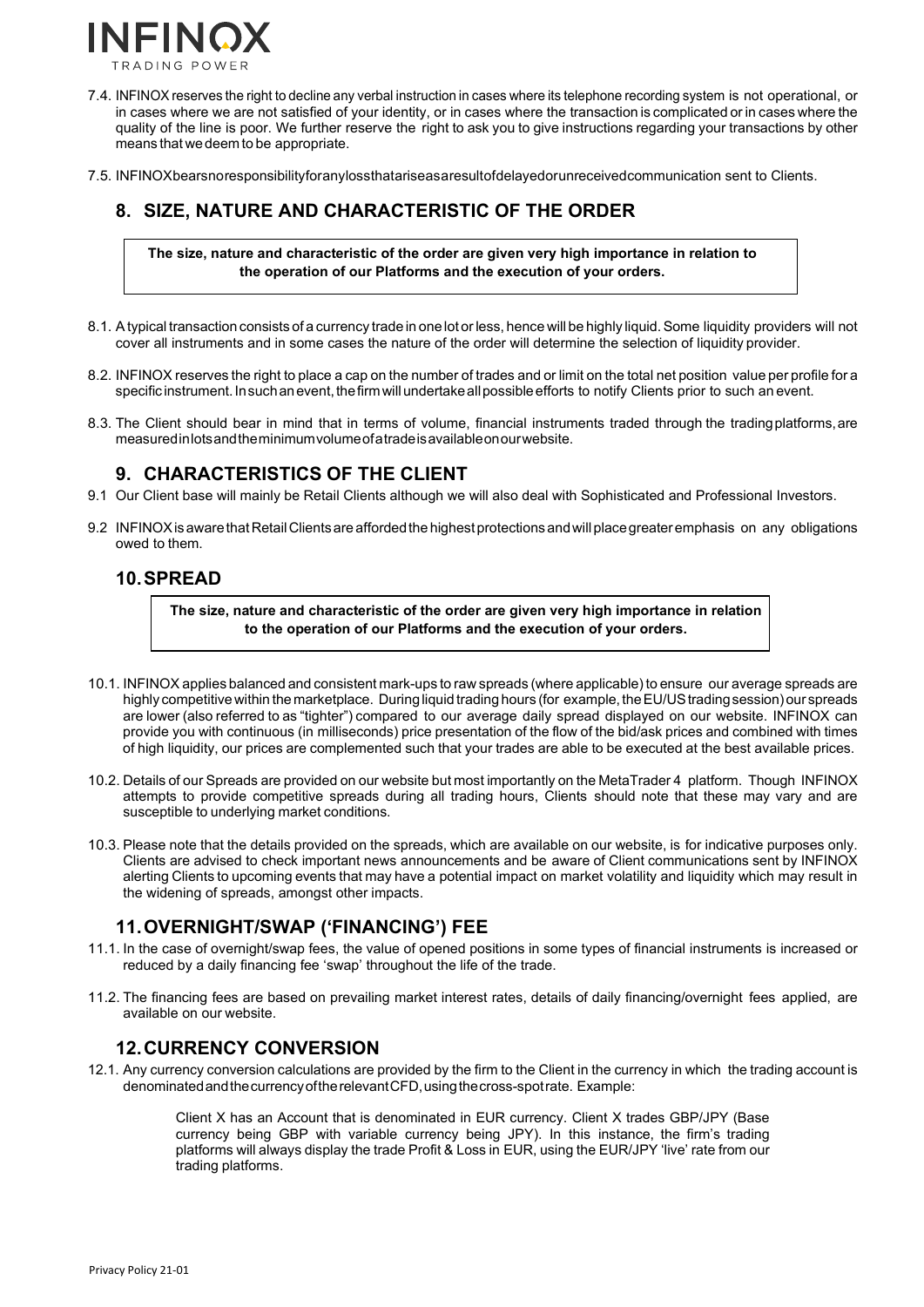

# **13.LIKELIHOOD OF SETTLEMENT**

<span id="page-6-0"></span>13.1 All the financial instruments offered on our trading Platforms do not involve any physical delivery of the underlying asset or assets. Therefore, no settlement occurs.

# **14.PRICE SLIPPAGE**

- <span id="page-6-1"></span>14.1. The automated system will seek out the best overall outcome for the transaction and this is likely to be the most important execution factor to our Clients. On certain occasions at the time that an order is presented for execution, the specific price requested by the Client may not be available. Therefore, the order will be executed close to oranumber of pips away from the Client'srequested price. If the execution price is better than the price requested by the Client this is referred to as 'positive slippage'.
- 14.2. In contrast, if the execution price is worse than the price requested by the Client this is referred to as 'negative slippage'. Please be advised that 'slippage' is a normal market practice and a regular feature of the foreign exchange and stock markets under certain conditions such as; illiquidity and volatility due to news announcements, economic events, market openings, market data latency or simply the speed of your internet connection this is not an exhaustive list.
- 14.3. You should be aware that when positive or negative price slippage occurs, in either event, price slippage will be passed to you.

# **15.FEES AND COSTS**

- <span id="page-6-2"></span>15.1. INFINOXdoes not chargedifferentfeesor costsdependingontheliquidityprovidersused.However, liquidity providers may have different fees or costs which may be passed to you. The aggregate value of all fees, costs and any commission payments owed by you, the Client, are incorporated into the firms quoted price.
- 15.2. For some markets, you may be liable to pay commission charges for opening and closing trades however these costs will be disclosed to you whenever required.

# **16.PAYMENT FOR ORDER FLOW**

<span id="page-6-3"></span>16.1. INFINOX does NOT receive 'Payment for Order Flow', meaning that we do not receive commission or fees for arranging transactions with market makers, thereby ensuring that there is no conflict created by fees in our executionarrangements.

## **17.CONTRACTS FOR DIFFERENCE (CFD)**

<span id="page-6-4"></span>17.1. INFINOXrecognizesthatwhenclosingoutanopenposition,theClientmustcloseoutthecontractwith INFINOX even if there is a better price elsewhere. The price that is quoted for a CFD product will be based on the price of the relevant underlying instrument. To this will be added INFINOX's spread and fees so the price may differ from the exchange or market makers quotes on the underlying instrument, however INFINOX will seek out the best possible consideration on the underlying instrument.

### **18.CONFLICTS OF INTEREST**

- <span id="page-6-5"></span>18.1. INFINOXrecognizesthatconflictsmayexistbetweentheinterestsofINFINOXanditsClients.Theplatform onwhichordersare transmittedwilldisplaythebestavailablepricefromoneofourchosenliquidity providers that we have determined (based on a number of execution factors) to be suitable for certain market orders.
- 18.2. Although this may pose a conflict of interest, INFINOX will take steps to manage, mitigate and avoid potential and actual conflicts. Internal systems are in place to ensure that otherwise comparable Client orders are carried out sequentially and promptly unless the characteristics of the order or prevailing market conditions make this impractical or it is not in the best interests of the Client.

# <span id="page-6-6"></span>**19.MONITORING AND REVIEW**

- 19.1. INFINOX will monitor the effectiveness of its order execution arrangements and best execution policy in order to identify and, where appropriate, incorporate any amendments to procedures.
- 19.2. INFINOX will assess, on a regular basis, whether its liquidity providers provide for the best possible result for its Clients or whether INFINOX needs to make changes to its execution arrangements.
- 19.3. INFINOX will review its order execution arrangements and best execution policy at least annually or whenever a material change occurs that affects its ability to continue, to obtain the best possible result for the execution of Client orders on a consistent basis, using the venues included in its best execution policy.
- 19.4. INFINOX will notify you of any material changes to its order execution arrangements or best execution policy as described above either by email or on thewebsite.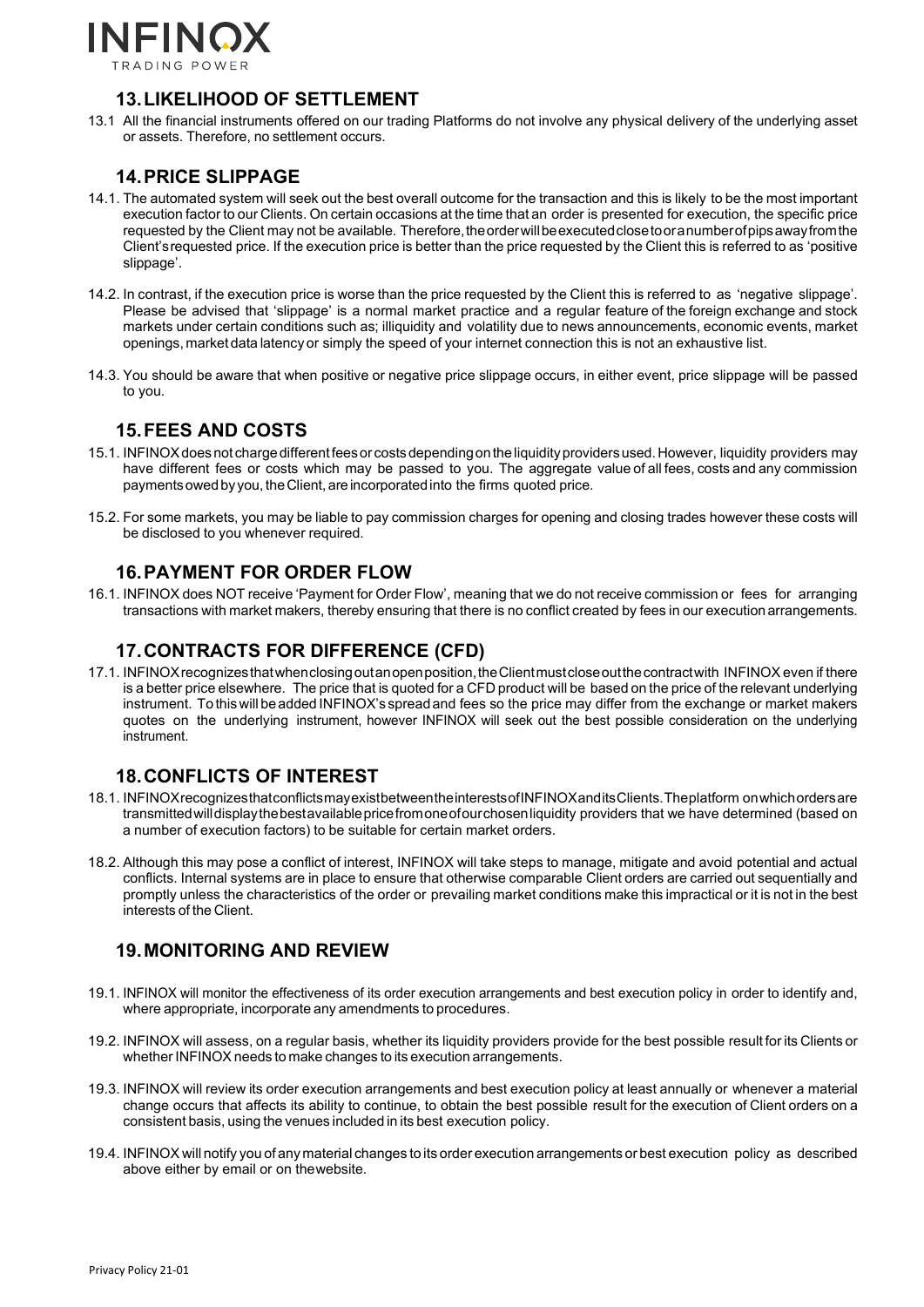

# <span id="page-7-0"></span>**20.NO FIDUCIARY RELATIONSHIP**

- 20.1. INFINOX's commitment to provide you with "best execution" does not mean that it owes you any fiduciaryresponsibilities overandabovethespecific regulatoryobligationsplaceduponitorasmay be otherwise contracted between INFINOX and yourself.
- 20.2. YouremainresponsibleforyourowninvestmentdecisionsandINFINOXwillnotberesponsibleforany market trading loss you suffer as a result of thosedecisions.

# <span id="page-7-1"></span>**21.EXEMPTIONS FROM THE PROVISION OF BEST EXECUTION**

21.1. Notwithstanding the intentions expressed above, INFINOX does not undertake to provide "best execution" if you fall within any of the followingexemption:

#### Client Instructions:

Where you provide INFINOX with a specific instruction in relation to your order, or any particular aspect of your order, including an instruction for your trade to be executed on a particular venue, INFINOX will execute the order in accordance with your instructions.

21.2. However, please note that in following your instructions, INFINOX will be deemed to have taken all reasonable steps to provide the best possible result for you in respect of the order, or aspect of the order, covered by your specific instructions.